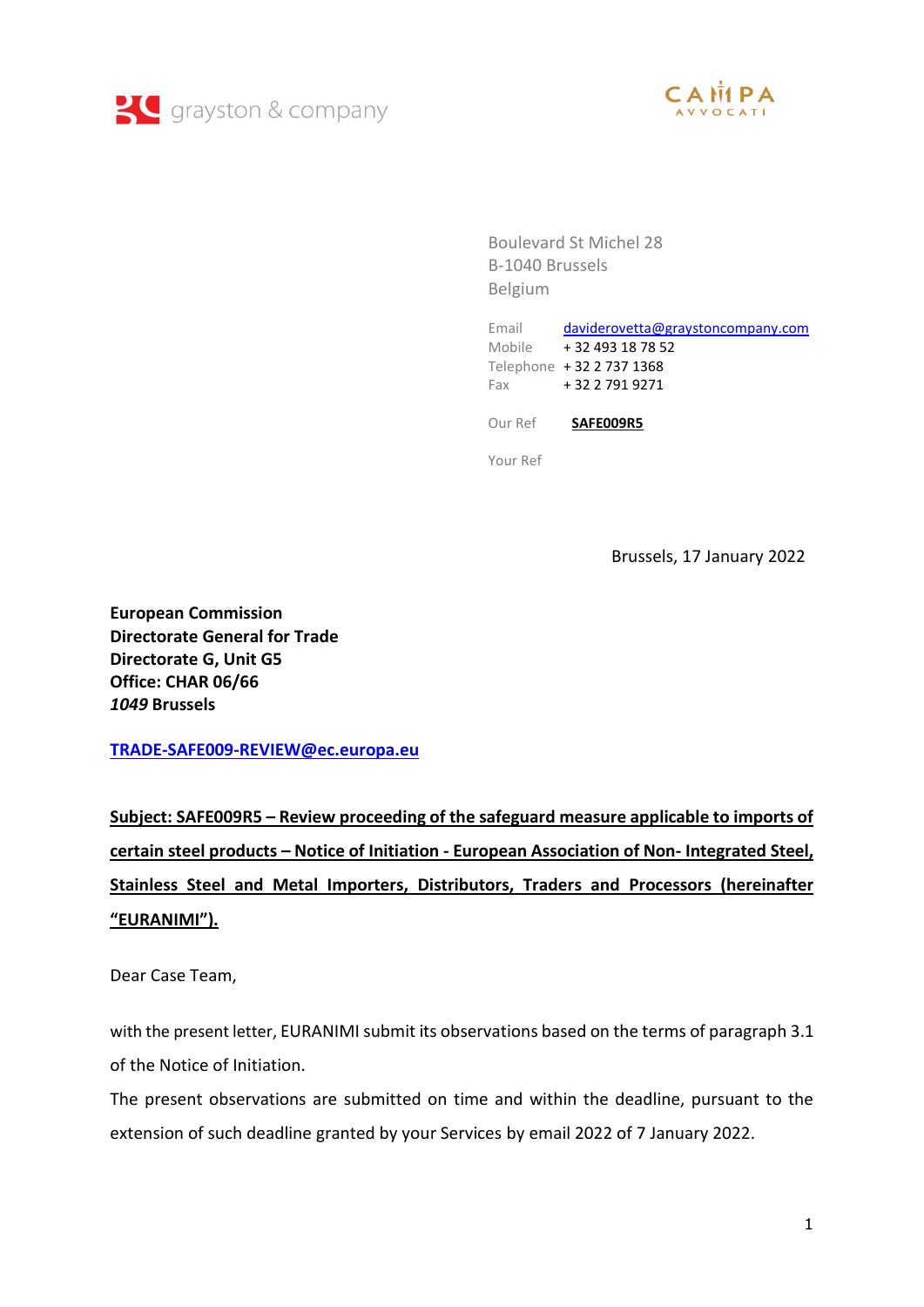



#### **1. Introduction.**

On 1 July 2011, the Commission Implementing Regulation (EU) 2021/1029 of 24 June 2021 (the "**Regulation**") came into force, amending Commission Implementing Regulation (EU) 2019/159 and prolonging the EU safeguard measure on imports of certain steel products. The Regulation, more in detail, extended the mentioned measure for a further two years (extendable to three) and reiterated the level of the tariff quota liberalization rate (equal to 3% on an annual basis).

At the same time as the extension of these measures, the new Regulation introduced an articulated tripartite system of review clauses that allow - should the economic conditions allow or require it - to initiate a review both of the liberalization rate related to the tariff quota and of the temporal duration of the measures themselves.

EURANIMI, firstly, would like to bring to your attention some further considerations concerning the current conditions on the European steel market, highlighting the extraordinary shortage of raw material as an issue currently affecting importers of (stainless) steel and their customers in the downstream metal processing industry in Europe and the uncontrolled increase in prices.

In view of these factors, EURANIMI intends to underline the existence of valid economic elements and conditions – as requested by the Regulation's review system – to suspend the application of the safeguard measures and, in any case, to review the functioning mechanism at the basis of the regulation as well as the allocation of country quotas.

Given the above background, EURANIMI object to the short sight shown by the European institutions in prolonging a safeguard measure, which is designed to protect the top end of the steel value chain, to the detriment downstream market (processors and users) and which jeopardizes the recovery of European industries, vital after the pandemic shock of 2020-2021. As it will be argued in more detail, in the light of the exceptional conditions that the European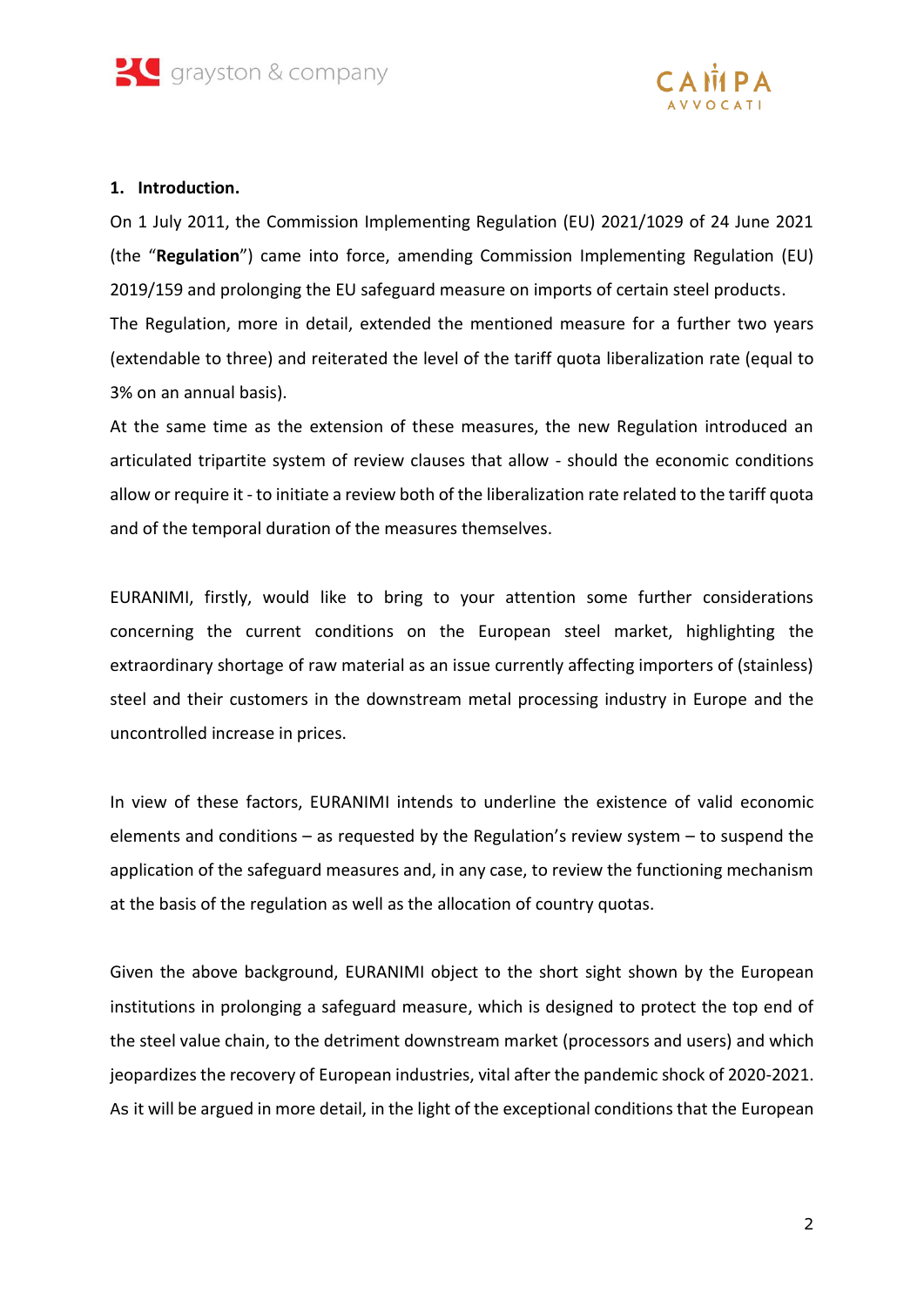



steel market is experiencing in which, moreover, duties and anti-subsidy measures are already raging, the imposition of safeguard measures no longer makes sense and is no longer able to protect the interests of the European Union.

Also as a preliminary remark, it should be noted that EURANIMI members import stainless steel products and do not deal in carbon steel and that the product category on which this analysis will focus and on which EURANIMI strongly requests concrete and relevant review action by the Commission concerns mainly category 9 - cold-rolled flat stainless steel -.

### **2. General overview on the exceptional market condition of European steel market.**

# **a. Shortage of raw materials and shortage of stainless-steel products.**

EURANIMI aims to highlight the problems related to the general lack of raw materials and, in particular, to the shortage of SSCR, is currently affecting the entire European Union. To date, the European market of SSCR is characterized by the insufficient production capacity of the Union industry, by the consequent prolongation of lead times as well as by the growing risk of delays in supplies by European producers of SSCR.

This imbalance between supply and demand – nowadays affecting almost every European raw materials processing industry, such as wood, copper, and aluminum – has been inducted, in the first instance, by the Covid Pandemic and by the subsequent recovery. And obviously, the above-described market condition is currently also affecting the steel – and stainless steel – industry.

Indeed, the general economic recovery that followed the Covid-19 epidemic not only led to a general increase in demand for essential raw materials and semifinished products - with the raw material needs of each country (steel and stainless steel in particular) - but it has also led to an unsustainable increase in the prices of raw materials- increasing the gap between supply and demand - as well as to a progressive shortage of raw materials, which inevitably conditioned the activity of raw material transformers.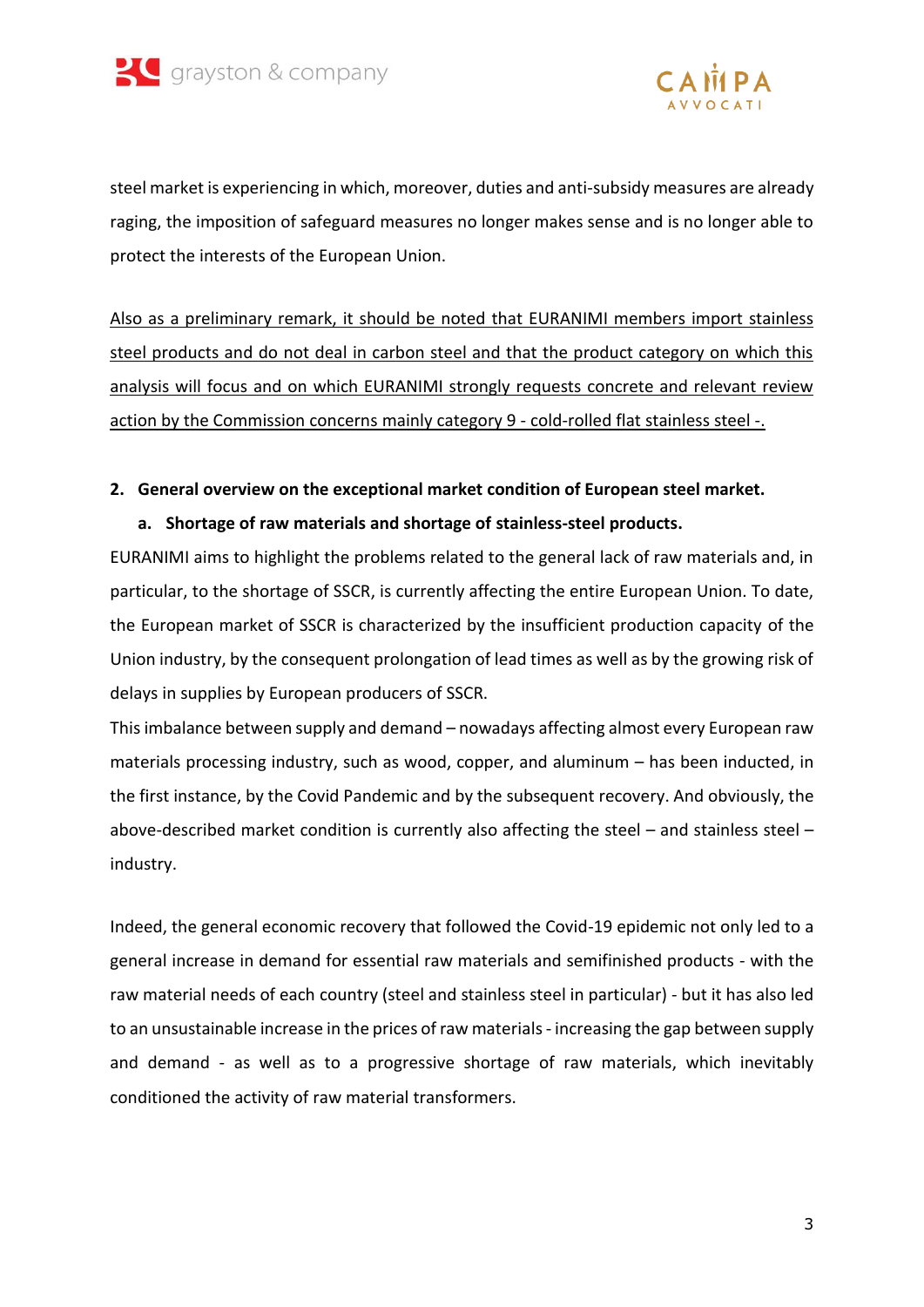



This was also the case in the steel sector, which  $-$  during the general economic recovery  $$ failed to be as sudden in the adjustment of production and on the European market there was a strong imbalance between demand and supply, which led to sustained price growth, as represented by the performance of the European Ferrous Index starting from August 2020.



The aforementioned lack of materials and its progressive deterioration are attributable, in particular, to the closure of the steel production plants and the mines from which the raw materials necessary for the production of steel are extracted. It is to be noted that one of the major EU producers, namely Marcegaglia, currently faces serious problems and had to block production because of a fire that hit such company **(Annex 1).** At the same time, Outokumpu on 4 November 2021 officially communicated that it has an "exceptionally long order book" **(Annex 2).**

The serious shortage situation in the steel market and the associated uninterrupted rise in prices for over a year is now out of control and this is also well shown by the attached press articles **(Annex 3)**, some of which are referred to here: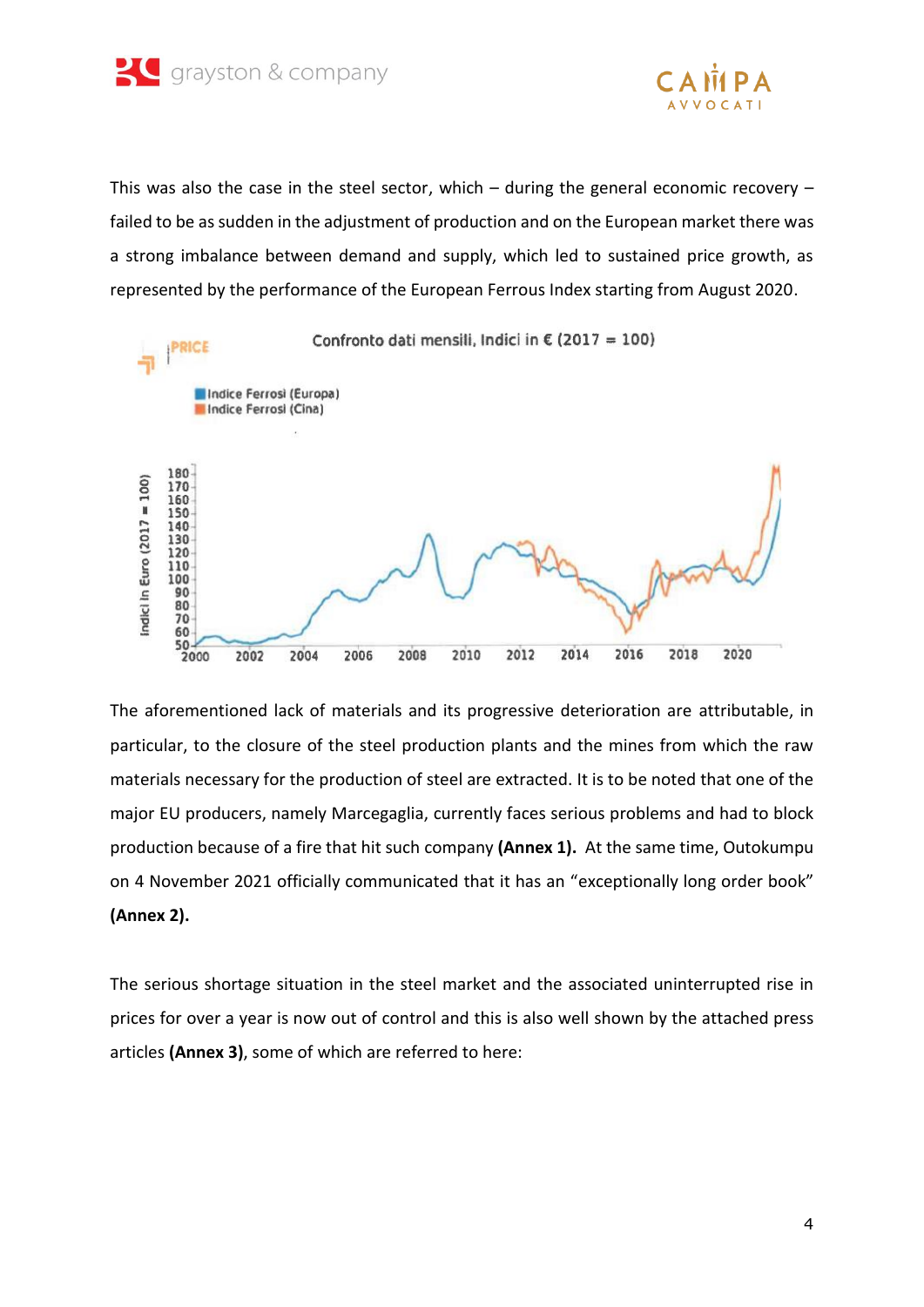



Fedsteel: *"Steel is always a hot commodity in the global market, but the demand for steel has increased by record amounts over the past two years, and shortages are causing market issues. Many buyers have expressed their concern about having enough steel for production needs in 2022. The current shortages are due to supply chain issues that have impacted steel inventory, increasing demand. As a result of the spread of COVID-19 over the past two years, mill outages and transportation blockages have also led to a steel shortage<sup>1</sup> ".*

Metal Bulletin*: "European cold-rolled stainless-steel prices push higher on ongoing tightness. The ongoing lack of cold-rolled stainless steel in Europe has pushed prices in the domestic distribution market higher during the week to Friday December 17, sources told Fastmarkets".*

Also the other specialized press articles underlines that there is a huge shortage of material in the Inox sector due to the economic recovery and scarcity of material. However, always according to such source, this already negative situation is aggravated by the safeguards measures and additional duties on such goods

Given the above background, users, and distributors of SSCR are now facing a contradictory market situation, which is heavily affecting the EU industry. Indeed, despite the shortage of raw materials, the European Commission is now raising market entry barriers, which continue to hamper the genuine market competition.

In this context, the questions that arises for the Commission is therefore whether it still make sense to maintain the safe-guard mechanism on the product at issue which are scarce in the EU market and which are needed in general by various sectors of EU downstream industry. This, also considering that other and different measures (such as anti-dumping duties and antisubsidy measures) are currently in force in the steel market.

<sup>1</sup> [https://www.fedsteel.com/our-blog/2022-steel-outlook-growing-demand-higher-prices/.](https://www.fedsteel.com/our-blog/2022-steel-outlook-growing-demand-higher-prices/)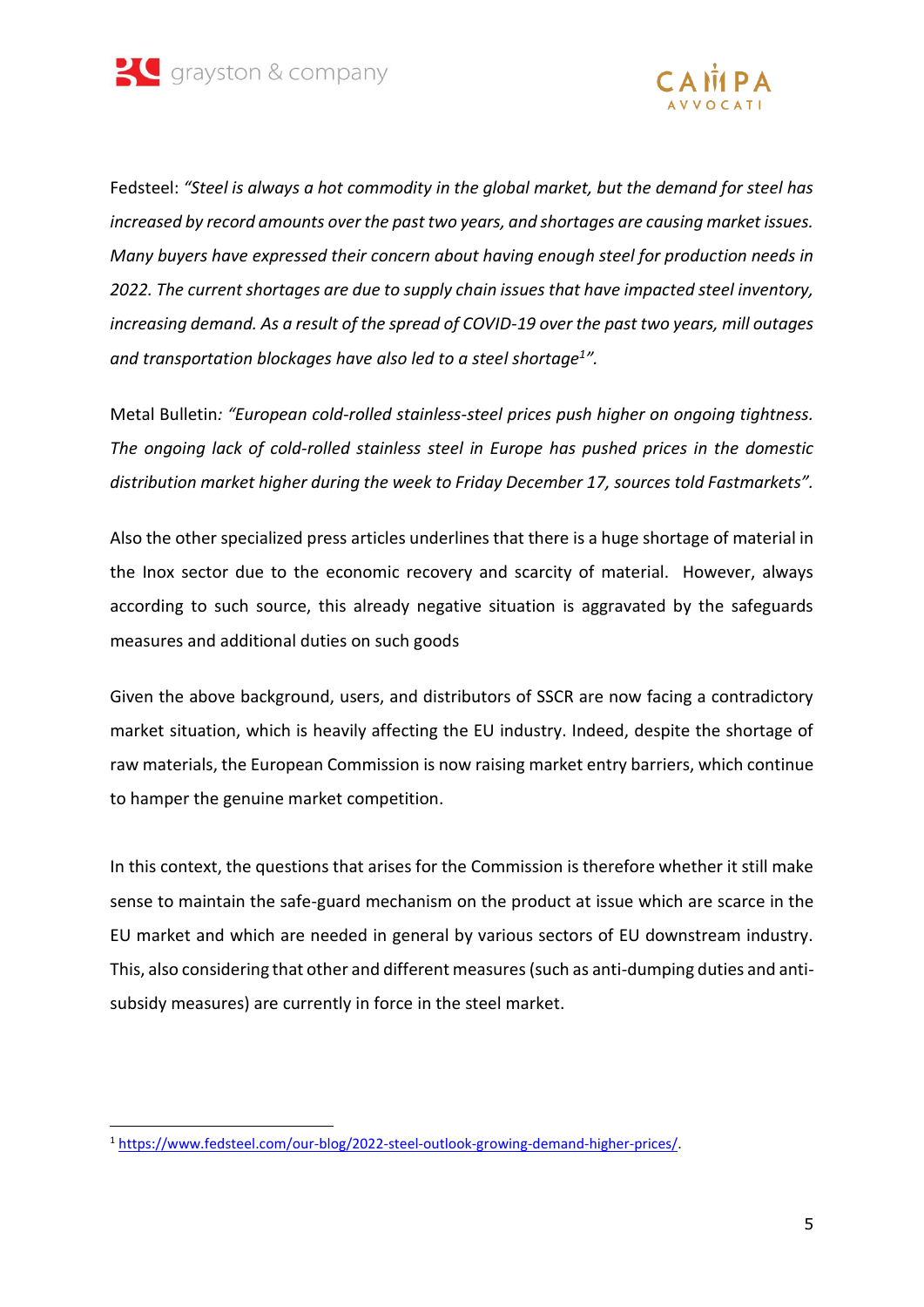



## **b. High steel prices.**

1

The general economic recovery that followed the Covid-19 pandemic not only led to a general increase in demand for essential raw materials and semi-finished products - with the raw material needs of each country (steel and stainless steel in particular) - but it has also led to an unsustainable increase in the prices of raw materials, increasing the gap between supply and demand.

Steel prices, including those of certain product categories within the product concerned, have increased sharply worldwide since the second half of 2020. The prices of raw materials for the production of steel, in particular iron ore and scrap iron, also experienced the same dramatic increase in the same period that steel prices began to rise.

This drastic increase in the price of steel (as well as in the raw materials necessary for its production) on the European Market must be considered closely linked to the strong increase in the demand for steel following the Covid-19 pandemic, which European producers have not been and are not all about satisfying.

To date, Europe is the highest priced market in the world for stainless steel products<sup>2</sup>.

Consumption and domestic demand, however, continues to exceed supply.

The safeguard measures also had a direct effect on the increase in the price of steel and the raw materials needed for its production.

As seen in the previous section, the economic recovery following the Covid-19 pandemic led to an evident shortage of raw materials and products, also in the steel sector.

In fact, the consequence and the difficulty of supply has been an almost immediate exhaustion of the import quotas already in the third quarter of 2021 of the main non-EU stainless steel suppliers with a consequent further price increase, determined by the fact that EU production is not sufficient to meet demand.

<sup>&</sup>lt;sup>2</sup> Source: MEPS International Ltd. - Comparison of Negotiated Domestic Transaction Prices (US\$/metric ton) -December 2021 **(Annex 4)**.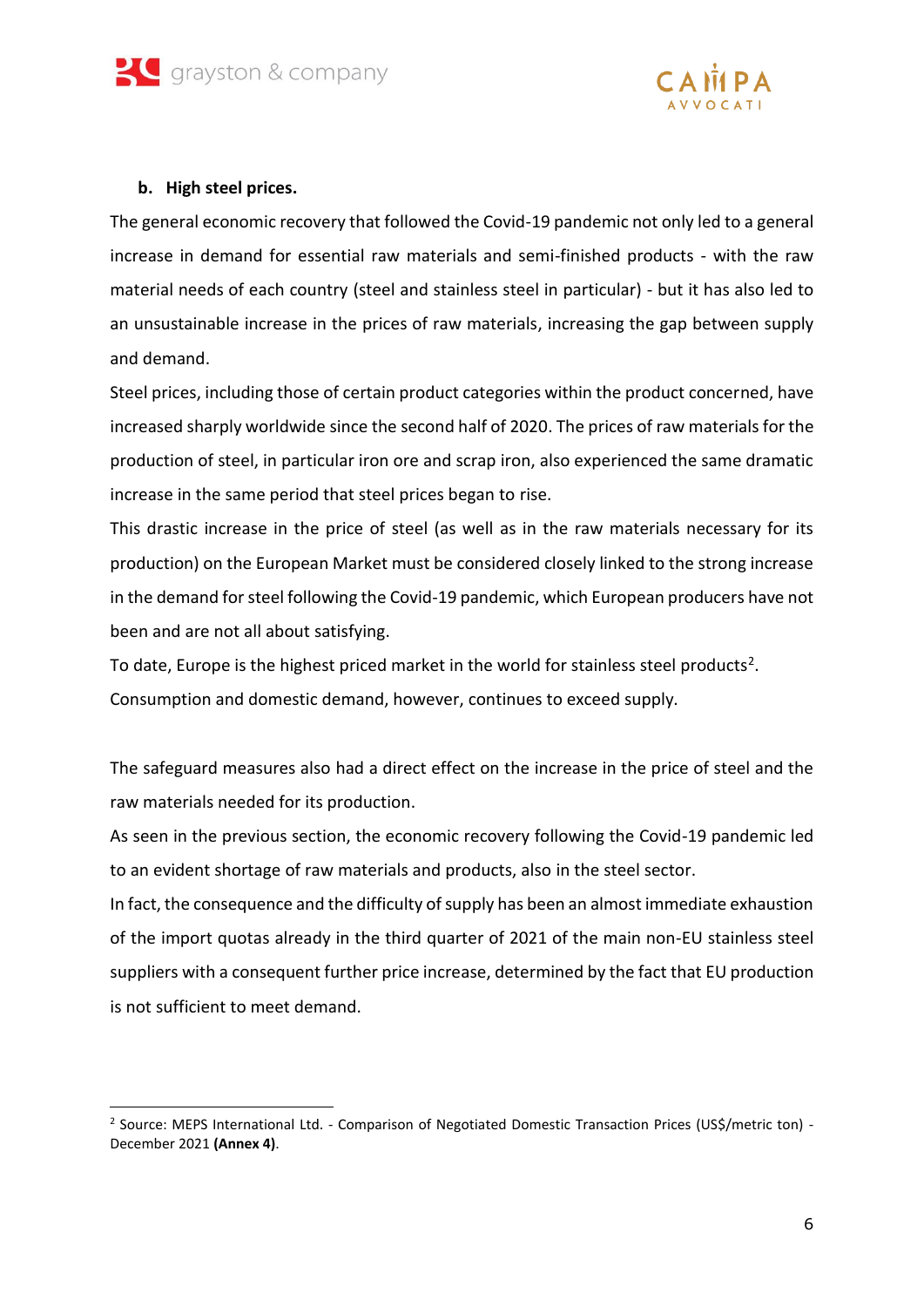



There is therefore no doubt that there is a direct link between the safeguard measure and the recent evolution of steel price levels and that there is evidence that the current high prices will be maintained in the long term, following market adjustments to a post-COVID-19 situation.

#### **c. Supply delays and increase in energy cost.**

The effects of these two factors (scarcity of raw materials and rising prices) have also led to difficulties in the supply chain, as well as obvious logistical difficulties.

In this way, in almost all sectors of European industry - from plastics to wood, from steel to chemicals - producers and distributors find themselves daily faced with cancellations of already confirmed deliveries, temporary suspensions of production and the consequent impossibility of meeting the requirements and customer requests.

In addition, one shall also consider that the market balance is also put to the test by another factor. Indeed, to date, the shipping costs by vessel have increased exponentially: container price from Asia grew from 1000 USD / container up to 10.000 USD / container <sup>3</sup>.



<sup>3</sup> https://theloadstar.com/intra-asia-rates-hit-new-highs-as-forwarders-get-cold-shoulder-from-carriers/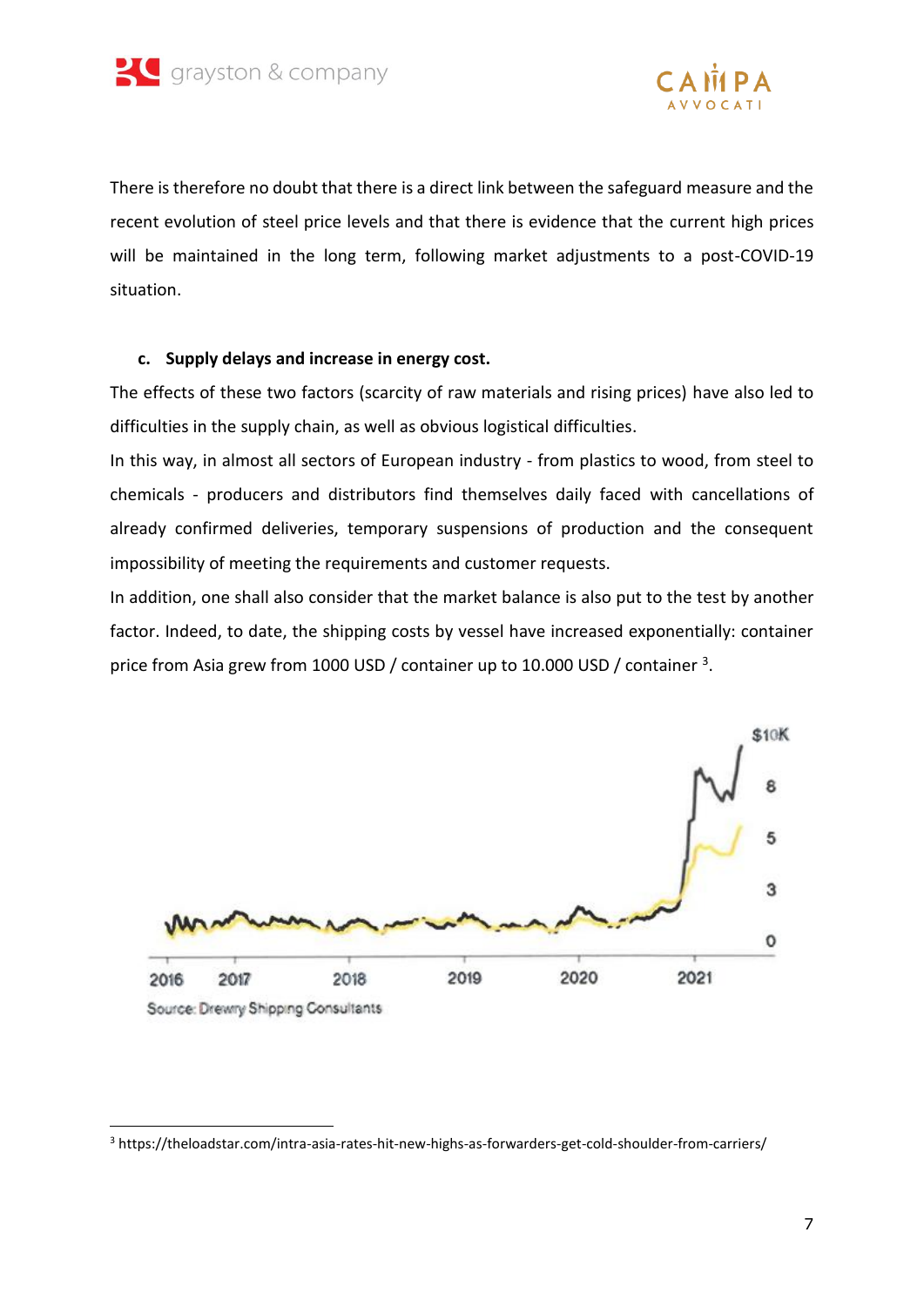



According to Sea-Intelligence's latest Global Liner Performance (GLP) report (**Annex 5)**, the average delay for vessel arrivals that were marked as late remains extremely high 7 days in 2021.



Whilst schedule reliability has fallen dramatically since the middle of 2020.

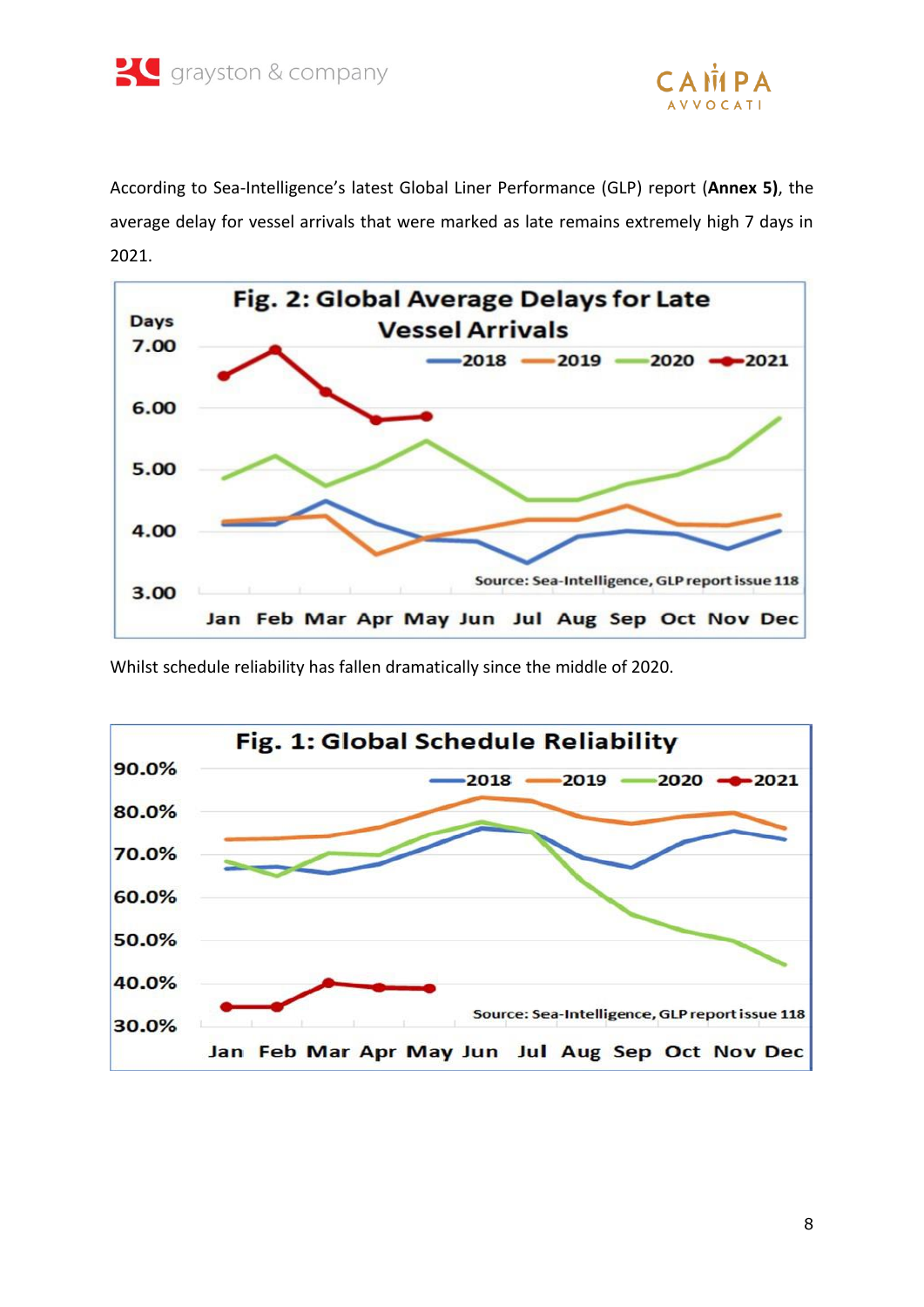

-



There is therefore no doubt that the aforementioned situation is causing significant problems in the steel supply.

EU domestic industry is not capable of fulfilling its orders and to provide an adequate quantity of products which the EU market desperately needs to foster recovery. At the same time the delivery times of EU industry have become longer and longer to the extent that the relevant products are now missing on the EU market. The safeguard Regulation unfortunately renders such situation of lack of products within reasonable delivery time even more acute in the EU.

As a result, is becoming increasingly difficult for European companies to predict market trends and put a strategy in the new market situation, thus becoming less and less competitive on a global scale.

Lastly, please also consider that the greatest shortage and high-price condition on raw materials of the decades is combinate not just with a new Pandemic (Omicron) phase and with consequent huge difficult supplies, but also with the biggest increase of energy cost in many years, we must say that the EU industry and the entire Community is facing the Perfect Storm: delivery times are getting longer and longer, and European industries are not always able to meet market requirements in terms of steel product types<sup>4</sup>.

### **d. The various protectionist measures already imposed within the steel sector.**

<sup>&</sup>lt;sup>4</sup> The price increases are expected to result in sharp upward pressure on household energy bills and also present broader risks to economic activity, especially for sectors that are directly exposed to the price rises. Many governments have taken measures to alleviate electricity bills, especially for vulnerable consumers. In Europe, many businesses are likely to face the double impact of rising energy costs and a potential decline of consumer spending due to households' increased energy-related expenses. Rising power prices are already impacting operations of electricity-intensive industries. And several companies have temporarily curtailed ammonia and fertilizer production, citing deteriorating margins due to the sharp increase in gas prices. [\(https://www.iea.org/commentaries/what-is-behind-soaring-energy-prices-and-what-happens-next\)](https://www.iea.org/commentaries/what-is-behind-soaring-energy-prices-and-what-happens-next). <https://www.siderweb.com/articoli/news/712446-caro-energia-l-impatto-sull-acciaio> <https://www.siderweb.com/articoli/news/712469-caro-energia-l-allarme-di-confindustria> <https://www.siderweb.com/articoli/news/711727-caro-energia-appello-delle-industrie-all-europa>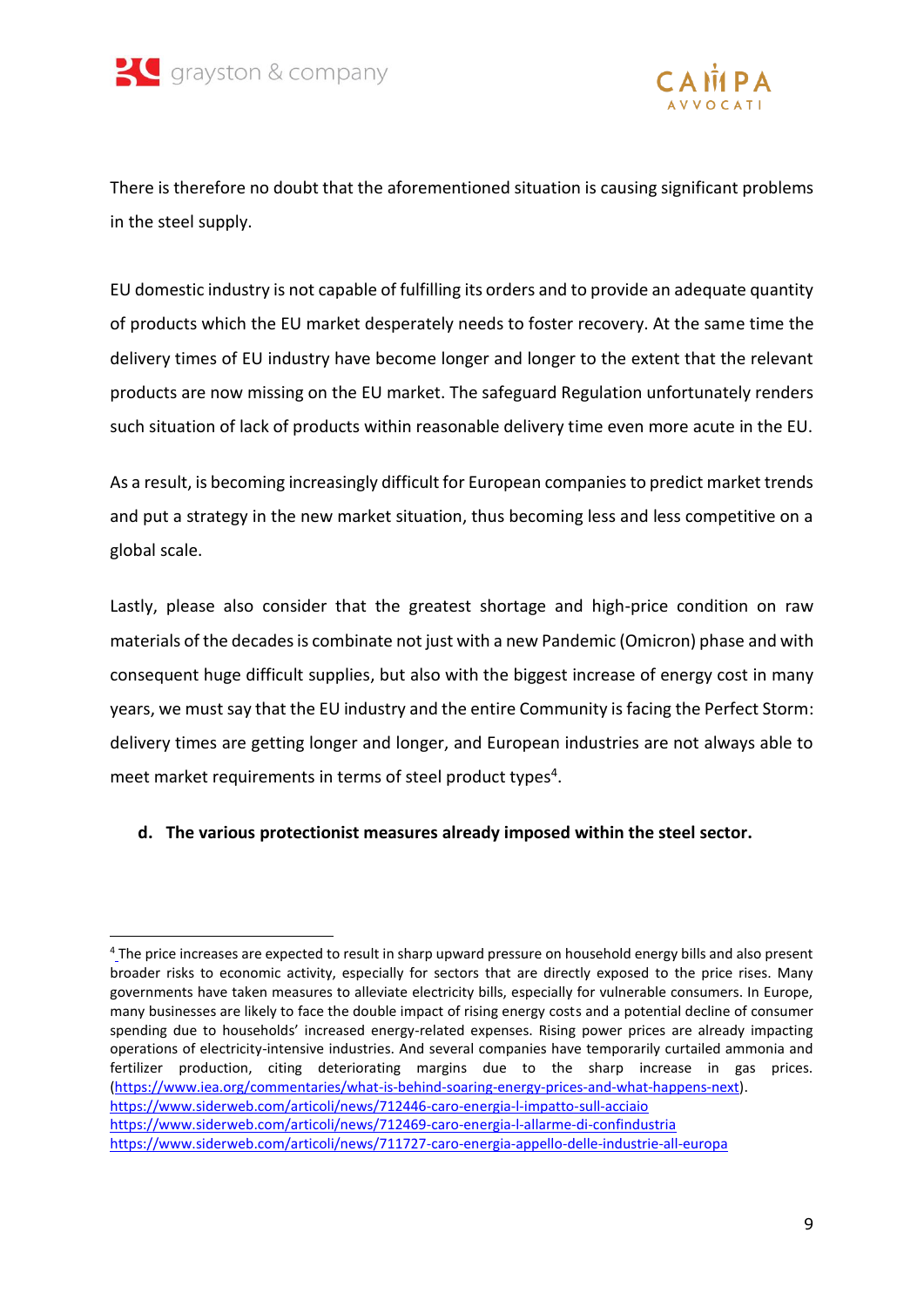



It should also be considered that there are also other and different protectionist measures in the steel market, such as anti-dumping duties and antisubsidy measures. Definitely it is not time to build unjustifiable walls, just to give more revenues to the rich big four EU producers, but to help the downstream industry of manufacturing to find materials and to calm down the price, open bridges to the free market.

### **3. The current safeguard quota system.**

The safeguard quota system, as it stands, does not allow European users to obtain sufficient supplies from outside the European Union, even though European industry is unable to meet domestic demand.

The import quotas imposed by Europe on steel products are jeopardising the recovery of the steel distribution, processing and end-user sectors and are hampering the fulfilment of a generally lively demand.

This is in contrast to the very purpose of the safeguard measures, which are designed to maintain historical import flows with a modest annual increase. On the contrary, given the current market situation, and at a time of recovery when no material is available in Europe and producers are not supplying, restrictions on the amount will only further damage the market, exacerbating the already existing shortage situation and driving prices up further.

With almost a month to go until the end of Q1, import quotas for the period have already been reached or are close to being reached. This is affecting all categories of steel products: stainless steel and carbon steel, long and flat products, and their value chains.

Please see the following table concerning the product 9 (cold rolled stainless steel) **(Annexes 6-7)**: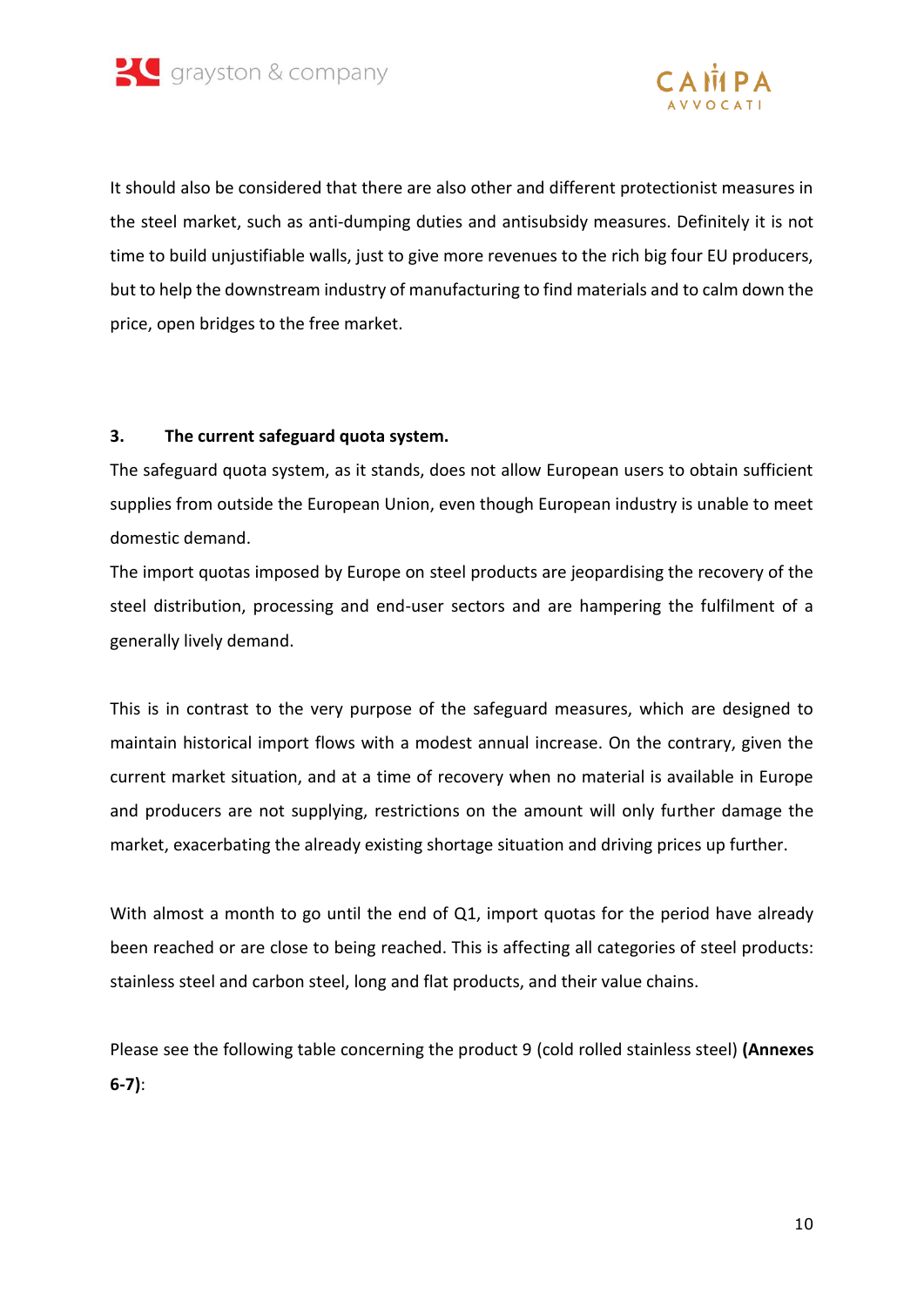

|                | QUOTA 10-21/31-12-21 (Ton) |                | Quota 1-1-22/31-3-22 (Ton) |              |                |
|----------------|----------------------------|----------------|----------------------------|--------------|----------------|
|                | <b>Initial</b>             | <b>Balance</b> | Initial + transferred      | Used at      | <b>Balance</b> |
|                | amount                     | 31.12.21       | amount                     | $4 - 1 - 22$ | 4.1.22         |
| <b>KOREA</b>   | 57.809                     | 18.069 ton     | 44.937+18.069              | 811          | 62.195         |
| <b>TAIWAN</b>  | 42.598                     | Sold<br>out    | 41.672                     | 72.149       | $-30.477$      |
|                |                            | 7.10.21        |                            | Quota        |                |
|                |                            |                |                            | sold<br>out  |                |
|                |                            |                |                            | on the first |                |
|                |                            |                |                            | day          |                |
| <b>INDIA</b>   | 42.849                     | 22.137         | 27.852                     | 706          | 27.146         |
| <b>USA</b>     | 45.189                     | 43.805         | 22.660+43.805              | 29           | 66.436         |
| <b>TURCHIA</b> | 19.275                     | Sold<br>out    | 18.856                     | 14.721       | 4.135          |
|                |                            | 14.10.21       |                            |              |                |
| <b>MALESIA</b> | 20.483                     | 10.941         | 11.946                     | 188          | 11.758         |
| <b>PAESI</b>   | 52.853                     | Sold<br>out    | 47.921                     | 30.542       | 17.379         |
| <b>TERZI</b>   |                            | 15.11.21       |                            |              |                |

As you can easily see from the table above:

- **- Taiwan's quota has already been used up, in one day!**
- **- Turkey's quota is close to being exhausted.**
- **- the quota for third countries will be exhausted shortly**
- **- USA quota is unused, and it will get lost at the end of the fourth quarter!**

**- Korea and India quotas are partially unused, and they will get lost at the end of fourth quarter!**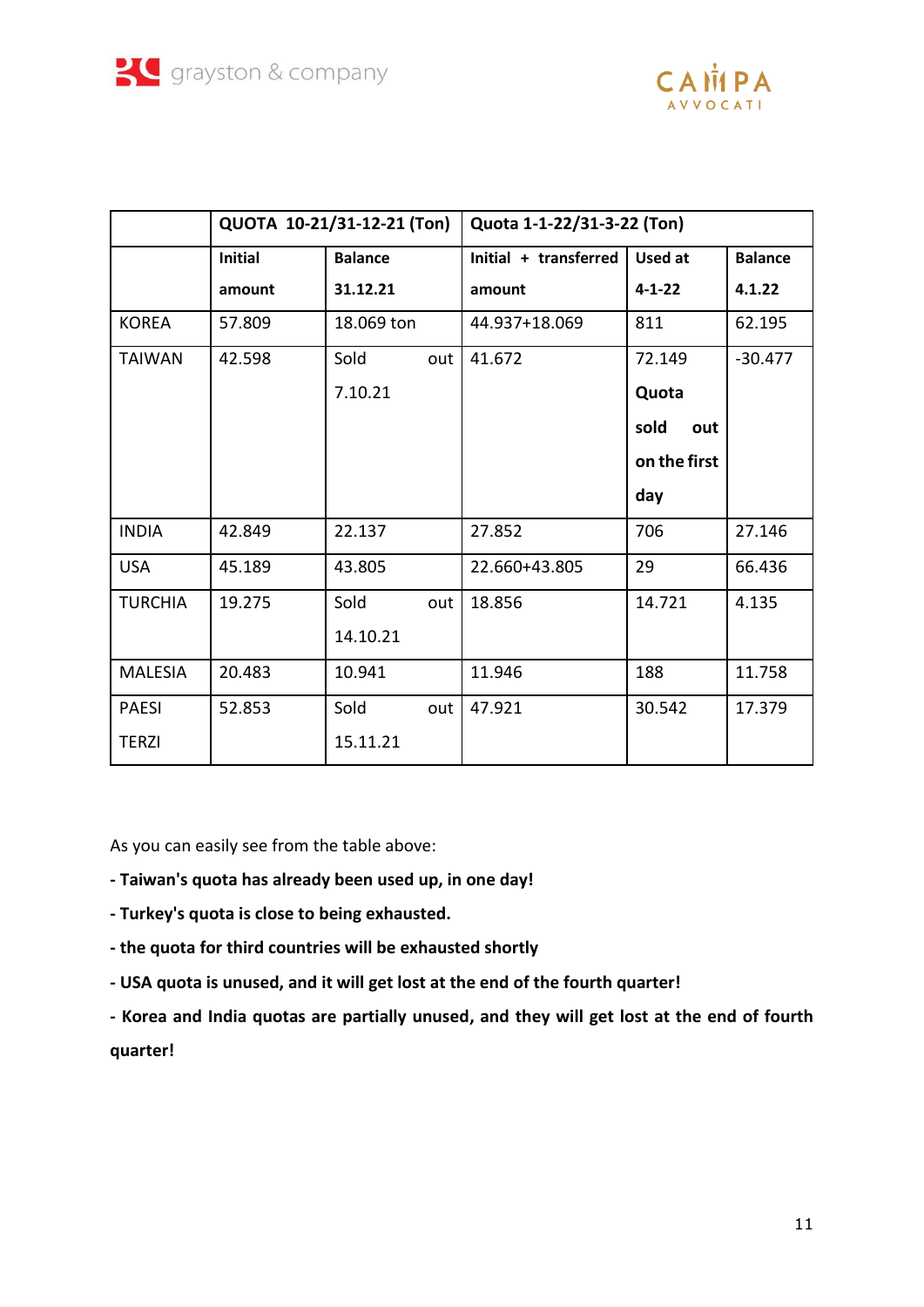



There are very high stocks of steel stopped in the main national steel ports, which can only be cleared through the payment of the duty foreseen for each production category. This is a serious problem which is destined to have even more serious effects on the distance: the quantity of material already blocked in the ports is such that the residual limits can be exhausted in a few hours.

Another problem that importers are facing while performing the customs clearance process is that they do not know whether they will stay within the quota or will exceed it, having to pay extra 25% duty. There is no possibility to revoke the custom clearance once filed and this is not fair. This situation is therefore creating legal insecurity and unpredictability in the application of the mentioned Safeguard Regulation. Should such Regulation continue in force EURANIMI invites the European Commission to establish a proper customs law mechanism to address the above concern.

### **4. The immediate Union interest is to suspend the safeguard measure.**

In the light of the above considerations, the continued imposition of the safeguards measure does nothing but further damage the European industry, making the supply of raw materials and semi-finished products more and more difficult, which, given the current EU industry very reduced production capacity, is in fact essential for the proper functioning of the market.

Today, entire supply chains that are the backbone of our national system are forced to choose not to fill orders, or to produce goods with prices that the downstream market could assimilate with extreme difficulty.

EURANIMI hereby formally ask to the Commission's services to suspend the safeguard measure or, in any case, given its relevance, for product 9 (stainless steel cold rolled), to:

- Cancel the "USA country quota", that it regularly unused (see Annex 7), and move its quantity to "third country quota"